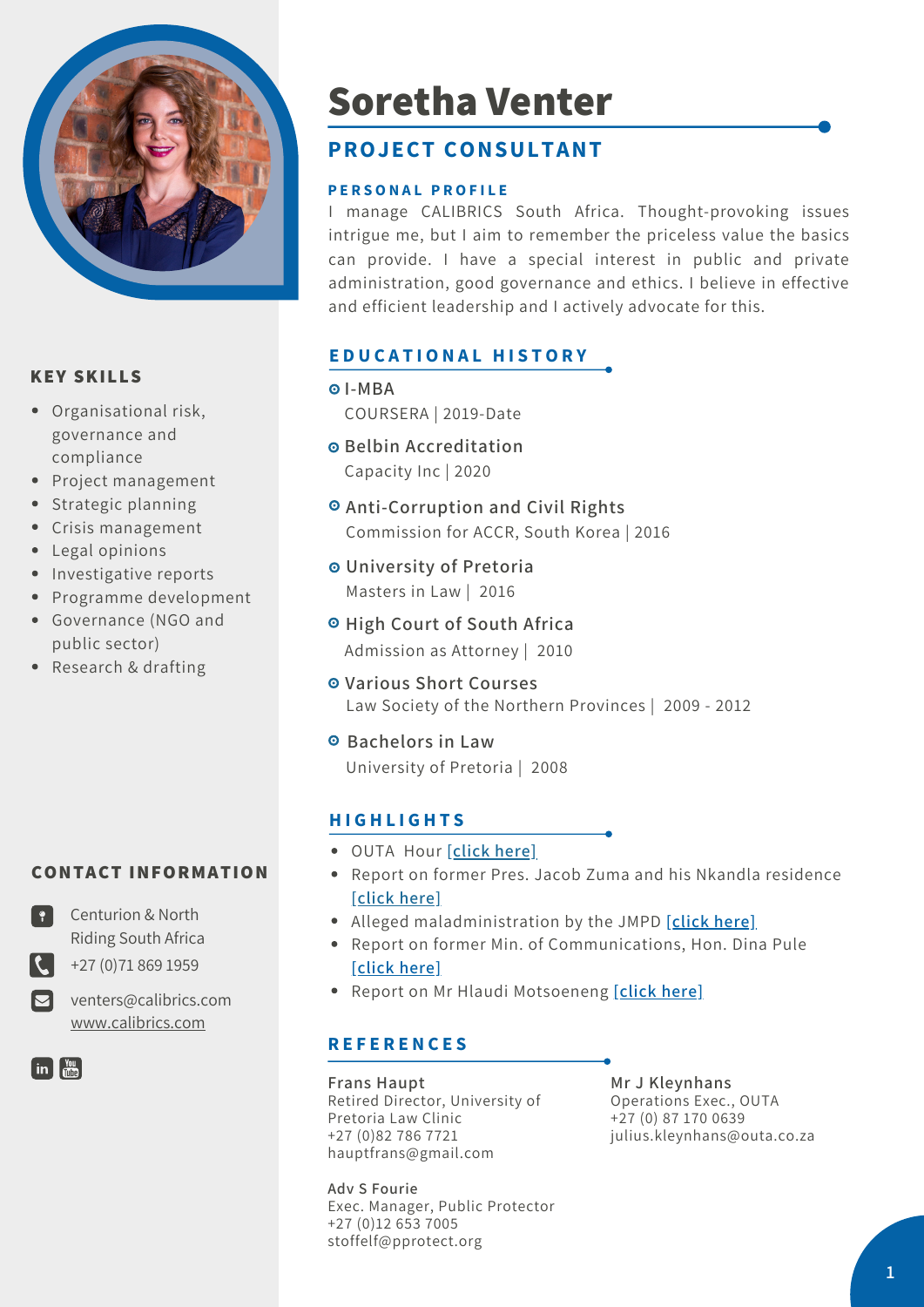#### **W O R K E X P E R I E N C E**

## **Project Consultant**

**Calibrics Overall Duties | 2019 - date**

- Belbin: Team management & assistance with recruitment processes
- NPO and organisational restructures, reviews, monitoring and evaluation
- Development of E-Learning platforms and programmes
- In-house legal counsel and guidance
- Project management
- Gender transformation and SGBV
- Legal opinions, publications
- Content development: Various human rights and developmental topics, videos, infographics and advertorials.

#### **Calibrics Projects**

#### **CIVICUS Crisis Response Fund | 2020-2021**

- In-depth organisational review
- Recommendations, risk identification
- Surveys, multi-level assessment, interviews

#### **Legal Interact | 2019-date**

Co-development of online project management tool for legal professionals

#### **Educational Initiatives Mozambique | 2019-date**

- Development of a 18-week mentorship programme for primary school students in Mozambique
- Development of content, themes, topics and Train-the-Trainer workshops

#### **American Bar Association Centre of Human RIghts | 2020**

- Complex legal comparative analysis in the international human rights field: Topics Confidential
- Legal Report and Research: Topics Confidential

#### **Legal Manager**

**Organisation Undoing Tax Abuse | 2017-2019**

- Consult with and advise Chief Legal Officer
- Project / Legal Manager: Freezing of Gupta Owned Mine Rhabilitation funds **[\[click](https://www.outa.co.za/projects/state-capture/bank-of-baroda) here]**
- Project / Legal Manager: Criminal Charges against Ben Ngubane re falsifying of certificates **[\[click](https://www.outa.co.za/projects/energy/ben-ngubane) here]**
- Project / Legal Manager: Participation in the Amendments to the AARTO Bill **[\[click](https://www.outa.co.za/projects/transport/aarto-fix-isnt-good-enough) here]**
- Project / Legal Manager: Amendment of the Local [Government](https://www.outa.co.za/blog/newsroom-1/post/time-to-go-outa-tells-public-protector-293) Municipal Systems Act **[click here]**
- Project / Legal Manager: Environmental Law / AURORA Mine Watching Brief **[\[click](https://www.outa.co.za/blog/newsroom-1/post/aurora-directors-face-charges-in-court-135) here]**
- Project / Legal Manager: Petition to replace the Public Protector **[\[click](https://www.outa.co.za/blog/newsroom-1/post/time-to-go-outa-tells-public-protector-293) here]**
- Confirm legal integrity and relevance of investigative information
- Supervising matters pertinent to case-building
- Civil & criminal legal drafting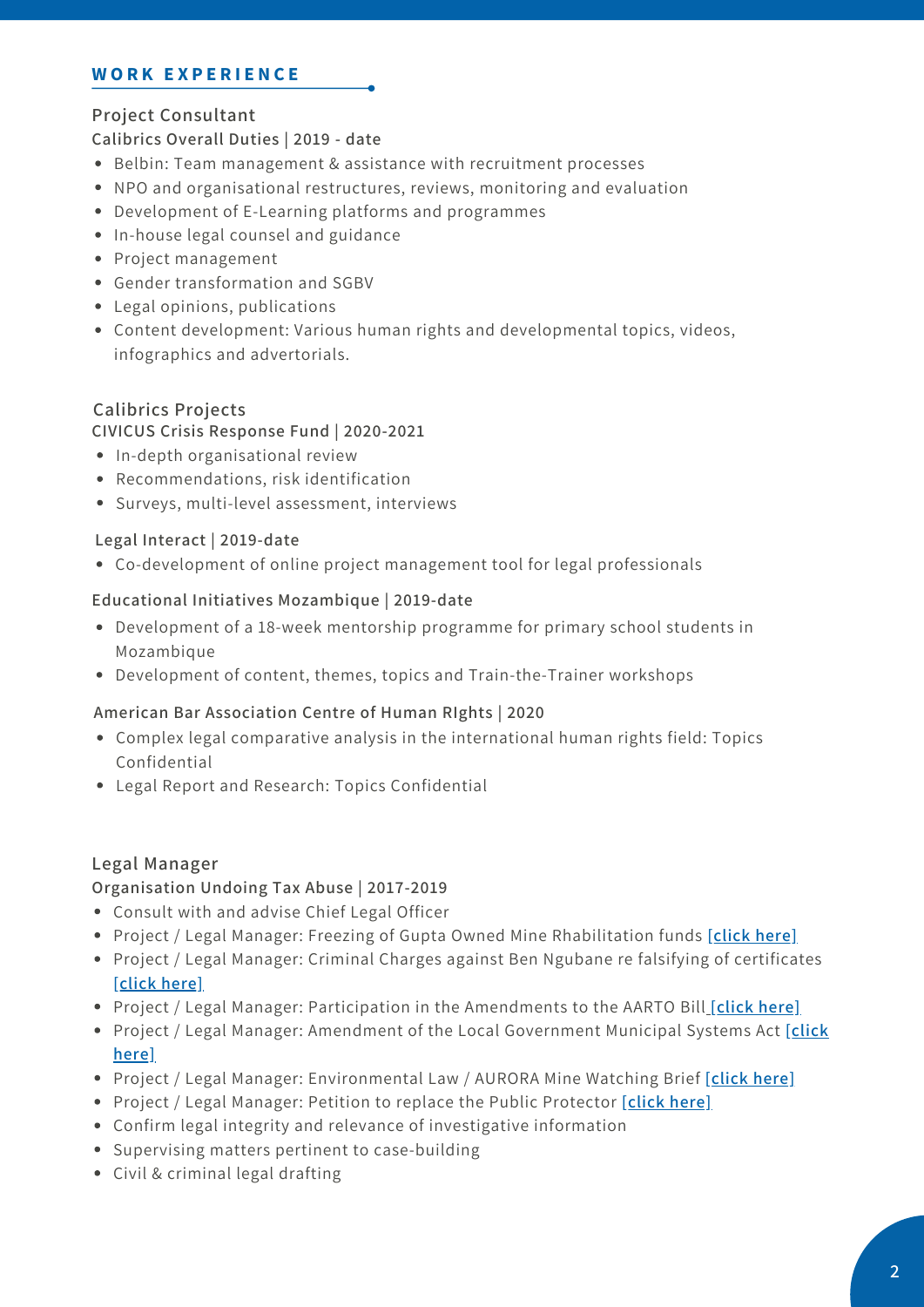## **Legal Manager**

#### **Organisation Undoing Tax Abuse | 2017-2019**

- Quality assurance
- Supervision of legal team: case-building and project management
- ProofHub Project Management
- Team management & time management
- Stratgic planning, objectives, vision and mission
- Team coaching and mentorship
- Advising on possible team issues and discipline
- Serving on Organisation Training Committee

#### **Events Manager**

#### **Holland America Line | 2016-2017**

- Policies & procedures
- Planning and coordination of all events
- Project and team management
- Monitor and critique event related programmes
- Strategic planning and goal identification
- High-level meetings & regular advice to executive management
- Human resources
- Guest relations and monitoring of guest satisfaction
- Fostering good relationships with other departments
- Health, safety and environment policies
- Drafting of reports and budgets
- Daily business administration
- Local Division Management Committee Meetings

## **Investigator: Good governance and integrity unit Office of the Public Protector South Africa | 2012-2016**

- Investigations into maladministration, misappropriation of funds, tender irregularites and ethical conduct
- Alternative Dispute Resolution
- Dealt with complainants, government institutions and officials
- Evidence gathering and case-building
- Legal research
- Drafting of investigative reports
- Quality assurance of reports and legal arguments
- Preparation for media briefings
- Drafting reports for media briefings
- Basic project management
- Policies & procedures
- Standard Operating Manual for Quality Assurance of Public Protector Reports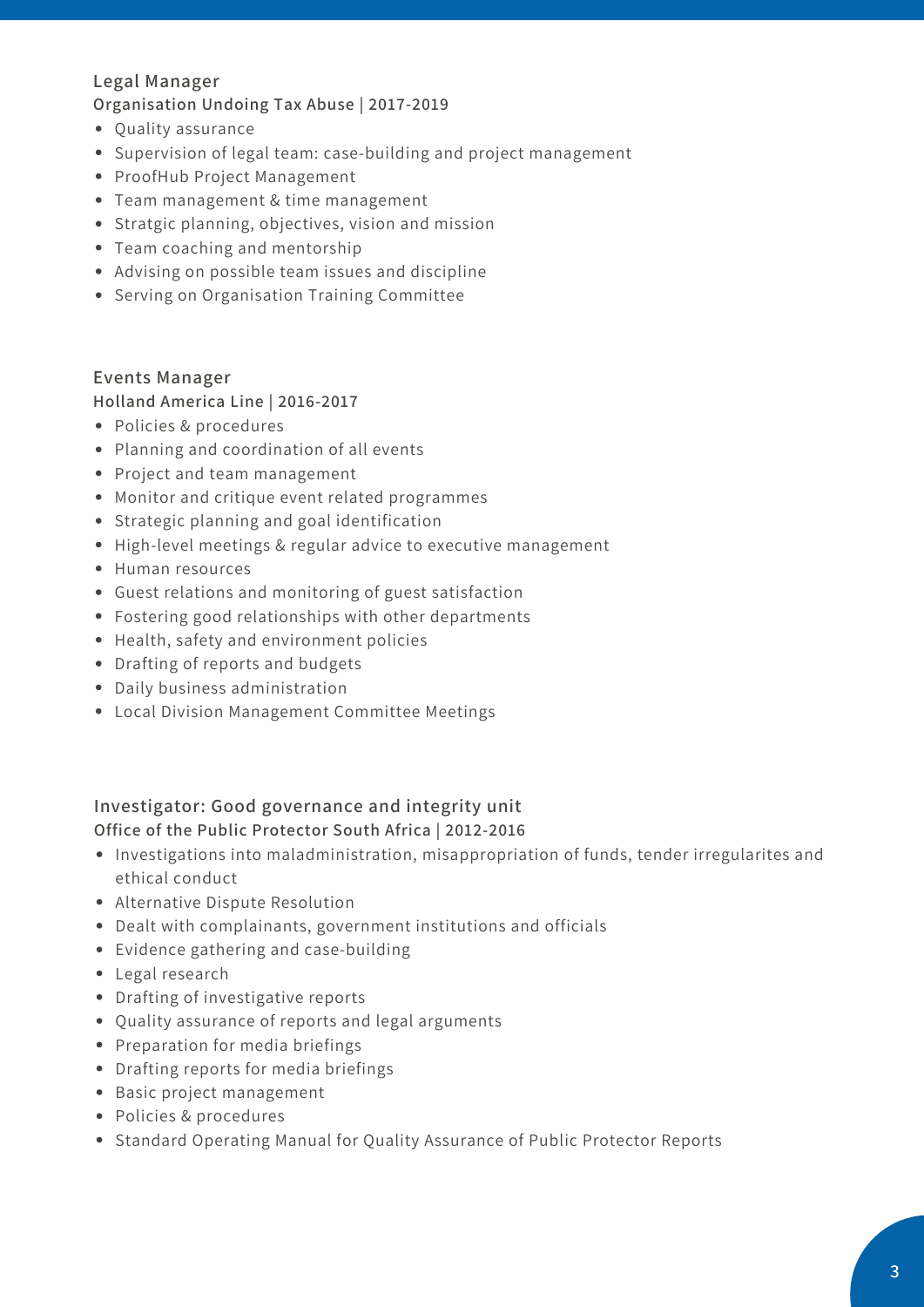## **Head of Civil Department / Professional Assistant University of Pretoria Law Clinic | 2010-2012**

- Quality assurance
- Supervision of legal team: case-building and project management
- ProofHub Project Management
- Team management & time management
- Stratgic planning, objectives, vision and mission
- Team coaching and mentorship
- Advising on possible team issues and discipline
- **•** Serving on Organisation Training Committee

#### **Events Manager**

**Holland America Line | 2016-2017**

- Supervision of candidate and junior attorneys
- Team management and mentorship
- Legal opinions, research and litigation drafting
- Family law, labour law, law of contracts and the National Credit Act
- Managed Civil Department at the Law Clinic
- Student assessments for Practical Law
- Guest lectures on criminal procedure and trial advocacy
- Developed and supported client base
- Briefed, consulted and worked closely with council
- Client acccounts and file administration
- Client relations

#### **Professional Assistant**

**Louanda Fourie Attorneys | 2010**

- Client, case and file management
- Criminal law and child law
- General civil litigation
- Legal opinions, drafting of legal documents and litigation documents

#### **Candidate Attorney**

#### **University of Pretoria Law Clinic | 2008-2010**

- Client, case and file management
- General office duties
- Attending to court administration
- Filing and serving documents
- Legal opinions, drafting of legal documents and litigation documents